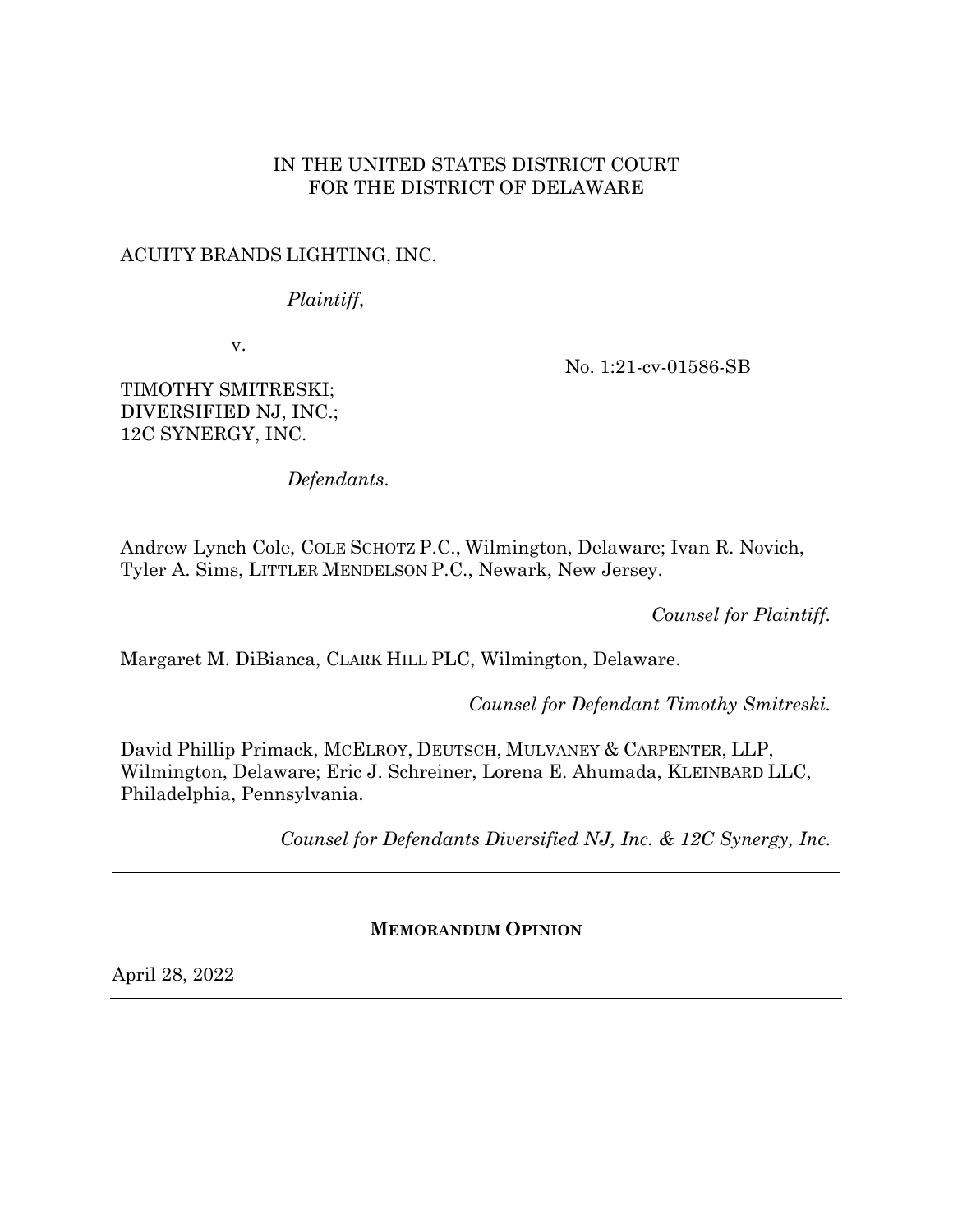BIBAS, *Circuit Judge*, sitting by designation.

Parties are bound by the words of their agreements; they cannot inject new meanings later. Yet Acuity Brands Lighting tries to do just that. It recognizes that defendants must litigate in a court they agreed to in a forum-selection clause. And it asks me to remand to Delaware's Chancery Court. But the forum-selection clause does not mention the Chancery Court, so I will not remand this case there.

Timothy Smitreski used to work for Acuity. Compl., D.I. 1-1 ¶¶1–2. Financed by Acuity, he wined and dined its clients. *Id.* ¶¶29–34. Acuity worried that Smitreski could steal those clients if he left. *Id.* ¶43. So it made him sign a noncompete agreement. *Id.* ¶43. Smitreski promised not to deal with Acuity clients for two years after he left the company. *Id.* ¶49.

But Acuity suspects he broke that promise. It accuses Smitreski of poaching its customers as soon as he left to work for its competitor, Diversified NJ, Inc. *Id.* ¶¶66– 77. So Acuity sued both Smitreski and Diversified in Delaware Chancery Court, seeking an injunction against Smitreski's overtures and damages to compensate for lost business. *Id.* at 35–37. With Smitreski's consent, Diversified immediately removed to federal court. D.I. 1; D.I. 1-4.

Now Acuity asks me to remand back to Chancery Court. D.I. 10. It says Smitreski could not have consented to removal because he was bound by a forum-selection clause in his noncompete. D.I. 11, at 6, 10; *see* D.I 12-1, at 60; 28 U.S.C.  $$1446(b)(2)(A)$ . The forum-selection clause provides that all disputes would be brought either "in the U.S. District Court for the District of Delaware or the Delaware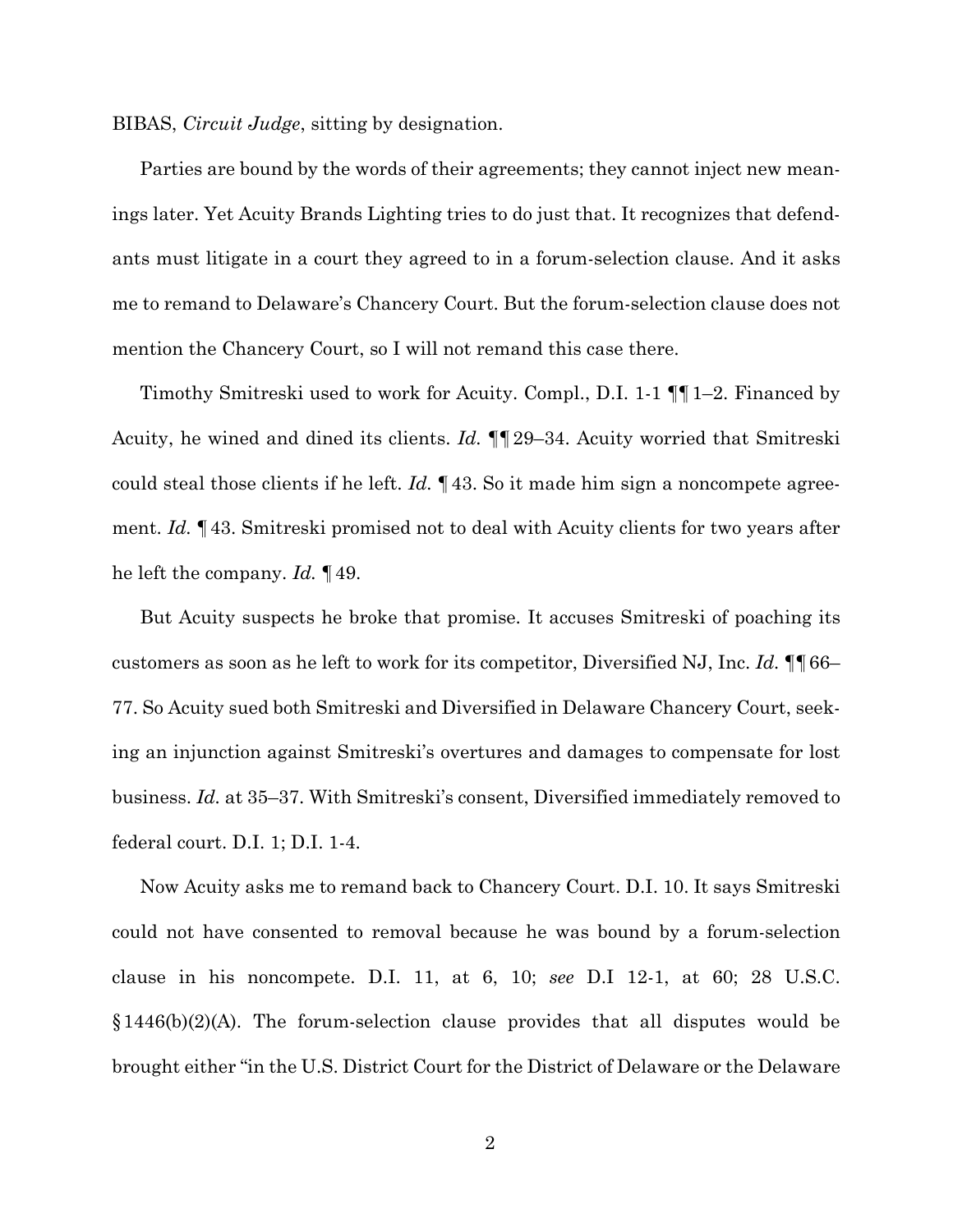Superior Court." D.I. 12-1, at 60. By signing that noncompete, Acuity says, Smitreski had "agreed to go to, *and stay in*, the forum chosen by [Acuity]." *Foster v. Chesapeake Ins. Co.*, 933 F.2d 1207, 1217 (3d Cir. 1991) (holding that agreeing to litigate in a forum might implicitly waive the right to remove).

There is one problem with Acuity's argument: Smitreski did *not* agree to litigate in Delaware Chancery Court. The only state court that the forum-selection clause mentioned was "the Delaware Superior Court." D.I. 12-1, at 60. The "plain and ordinary meaning" of "Superior Court" is "Superior Court," not "Chancery Court" or "any state court." *New Jersey v. Merrill Lynch & Co., Inc.*, 640 F.3d 545, 548 (3d Cir. 2011). So the text does not mandate remand to the Chancery Court.

Acuity responds that by "Superior Court" they "intended to … refer[] to [Delaware courts] more generally." D.I. 11, at 2 n.1. It says the clause contemplates suits for injunctive relief. And it stresses that those suits must be brought in Chancery Court. *See* Del. Code tit. 10, §341.

Maybe. Or maybe not. The parties may have expected requests for injunctions to end up in federal court. D.I. 12-1, at 60. Or they may have planned to ask Delaware's Supreme Court to appoint a Superior Court judge to sit in equity. Del. Const. art. IV, §13; *see, e.g.*, *AT&T Wireless Servs., Inc. v. Fed. Ins. Co.*, 2005 WL 2155695, at \*4 (Del. Sup. Ct. Aug. 18, 2005) (noting that a Superior Court judge can sit as both a Superior and Chancery judge). Thus, there is no need for me to write "Chancery Court" into the clause.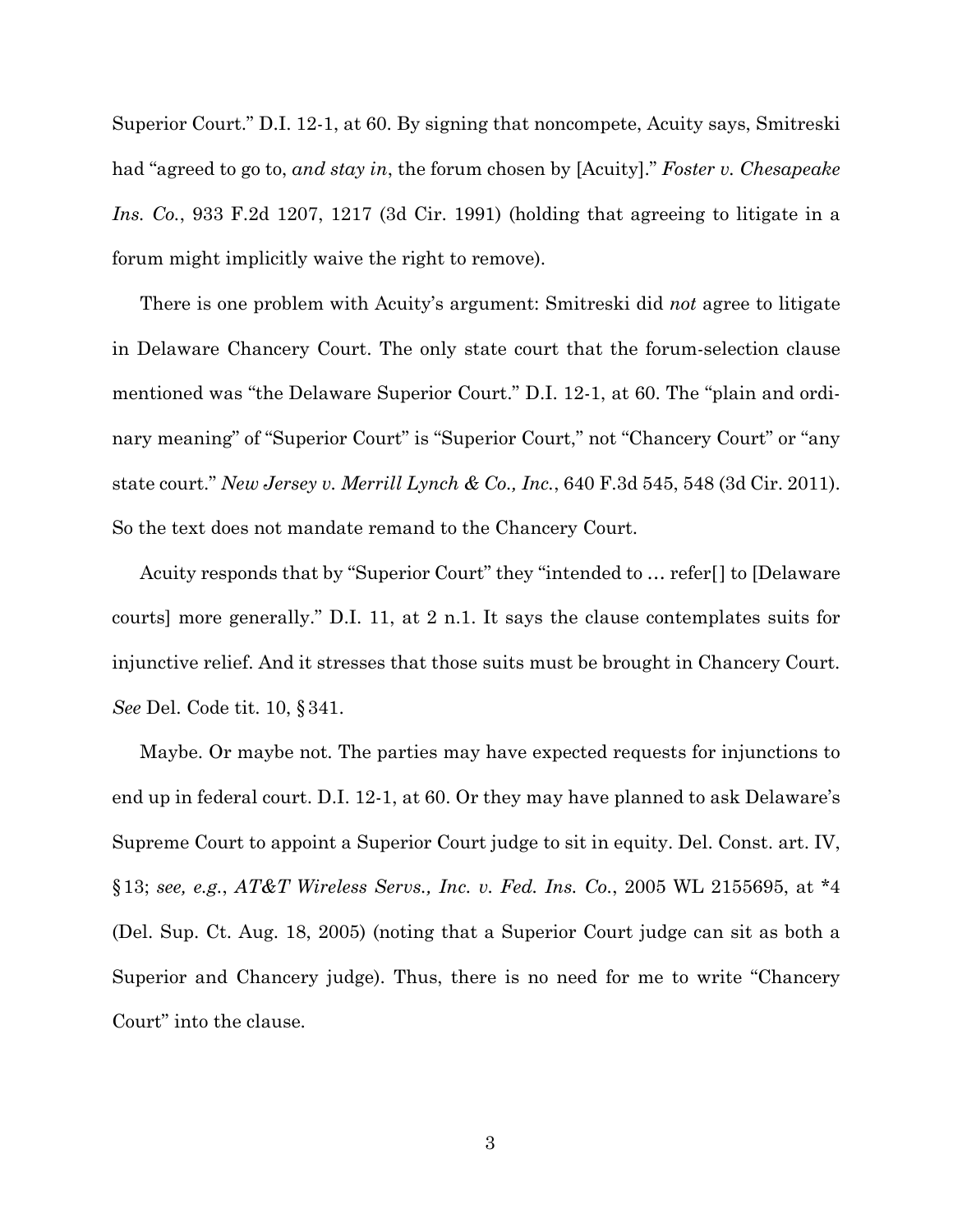Acuity also points out that I should not determine which state court—Superior or Chancery—would have jurisdiction over this case. D.I. 20, at 6–7. Fair enough. But reading the words of a forum-selection clause hardly requires me to opine on Delaware jurisdictional rules. So I need not worry about running into this trap.

\* \* \* \* \*

Because the plain text of the forum-selection clause does not force Smitreski to litigate in Chancery Court, he could consent to removal to this Court. So I will not remand.